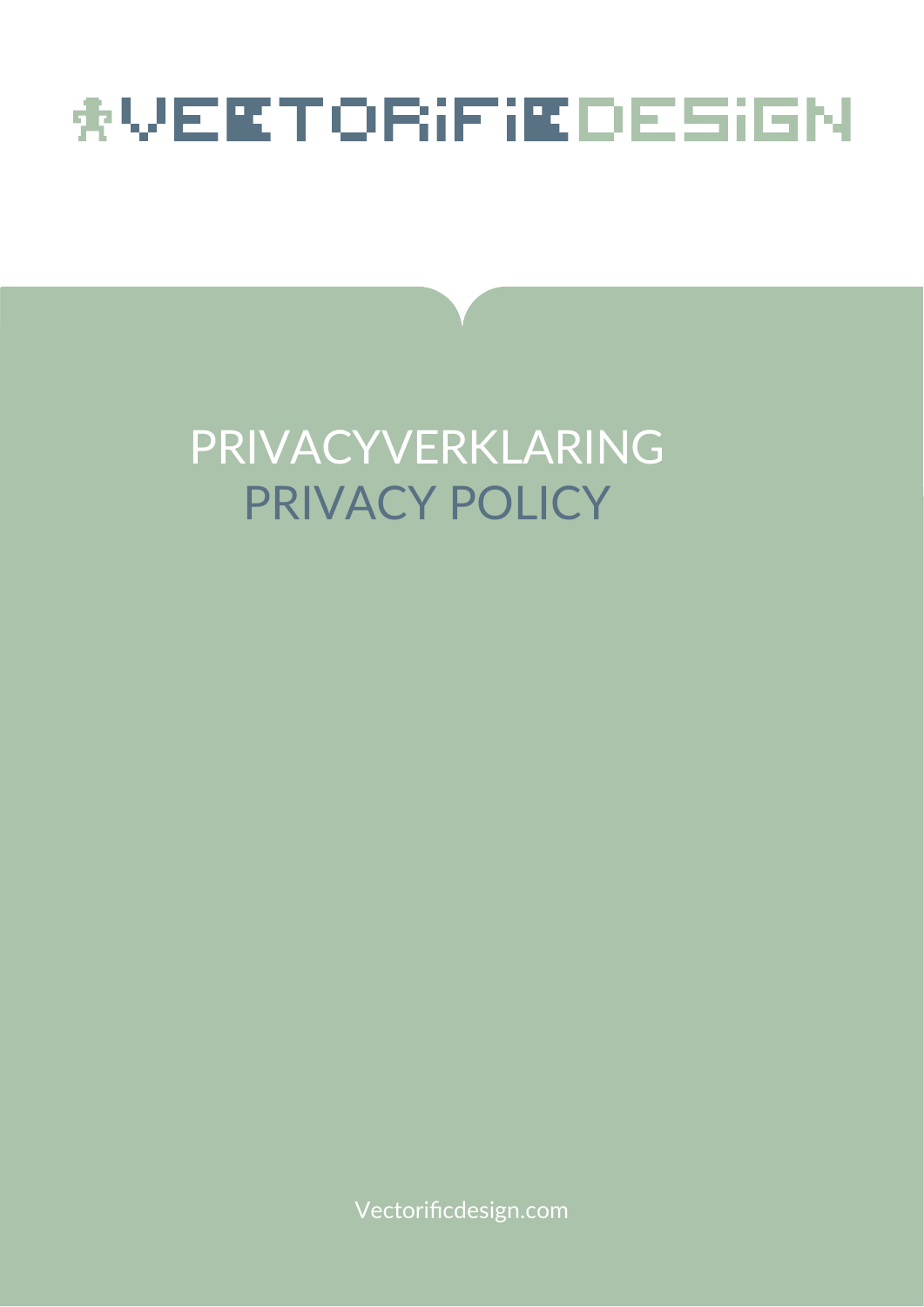

# PRIVACYVERKLARING

#### **PERSOONSGEGEVENS DIE WORDEN VERWERKT**

Vectorific Design kan persoonsgegevens over u verwerken, doordat u gebruik maakt van de diensten van Vectorific Design, en/of omdat u deze zelf bij het invullen van een contactformulier op de website aan Vectorific Design verstrekt. Vectorific Design kan de volgende persoonsgegevens verwerken:

- Uw voor- en achternaam
- Uw telefoonnummer
- Uw e-mailadres
- Uw IP-adres

### **WAAROM VECTORIFIC DESIGN GEGEVENS NODIG HEEFT**

Vectorific Design verwerkt uw persoonsgegevens om telefonisch contact met u op te kunnen nemen als u daar om verzoekt, en/of om u schriftelijk (per e-mail en/of per post) te kunnen benaderen indien u telefonisch onverhoopt niet bereikt kunt worden.

Daarnaast kan Vectorific Design uw persoonsgegevens gebruiken in het kader van het uitvoeren van een met u gesloten overeenkomst van opdracht, doorgaans bestaande uit juridische dienstverlening.

### **HOE LANG VECTORIFIC DESIGN GEGEVENS BEWAART**

Vectorific Design bewaart uw persoonsgegevens niet langer dan strikt nodig is om de doelen te realiseren, waarvoor uw gegevens worden verzameld. Uw gegevens worden niet langer dan een jaar bewaard indien er geen overeenkomst met u tot stand komt.

#### **DELEN MET ANDEREN**

Vectorific Design verstrekt uw persoonsgegevens alléén aan derden indien dit nodig is voor de uitvoering van een overeenkomst met u, of om te voldoen aan een wettelijke verplichting.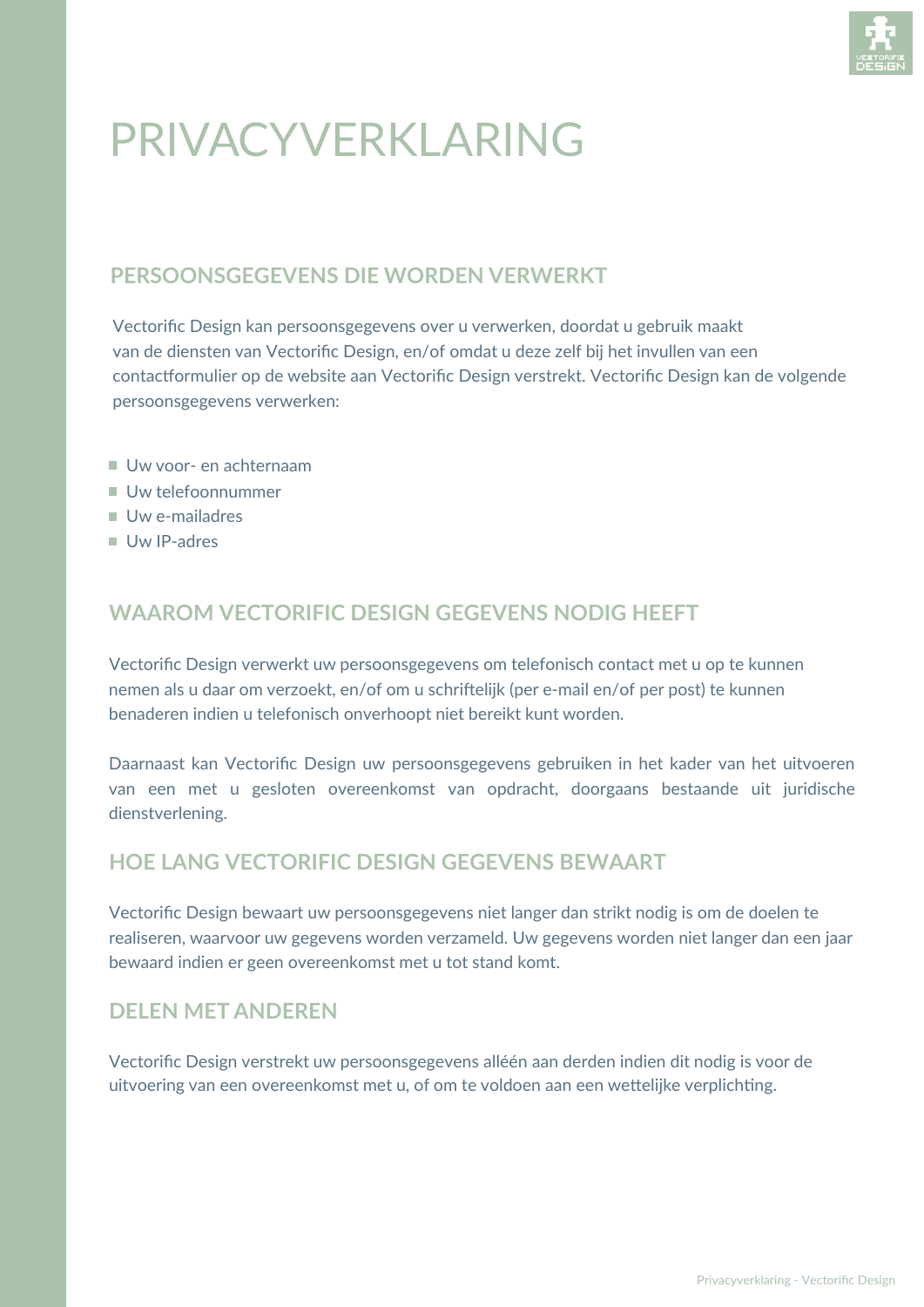

#### **IN KAART BRENGEN WEBSITEBEZOEK**

Op de website van Vectorific Design worden algemene bezoekgegevens bijgehouden, waaronder het IP-adres van uw computer en het tijdstip van opvraging en gegevens die uw browser meestuurt. Deze gegevens worden gebruikt voor analyses van bezoek- en klikgedrag op de website. Vectorific Design gebruikt deze informatie om de werking van de website

te verbeteren. Deze gegevens worden zo veel mogelijk geanonimiseerd en worden niet aan derden verstrekt.

#### **GOOGLE ANALYTICS**

Vectorific Design maakt gebruik van Google Analytics om bij te houden hoe gebruikers de websitegebruiken en hoe effectief de Adwords-advertenties van Vectorific Design bij Google zoekresultaatpagina's zijn.

De aldus verkregen informatie wordt, met inbegrip van het adres van uw computer (IP-adres), overgebracht naar en door Google opgeslagen op servers in de Verenigde Staten. Lees het privacybeleid van Google voor meer informatie. U treft ook het privacybeleid van Google Analytics hier aan.

Google gebruikt deze informatie om bij te houden hoe onze website gebruikt wordt, om rapporten over de Website aan Vectorific Design te kunnen verstrekken en om haar adverteerders informatie over de effectiviteit van hun campagnes te kunnen bieden.

Google kan deze informatie aan derden verschaffen indien Google hiertoe wettelijk wordt verplicht, of voor zover deze derden de informatie namens Google verwerken. Vectorific Design heeft hier geen invloed op.

Vectorific Design heeft Google geen toestemming gegeven om via Vectorific Design verkregen Analytics-informatie te gebruiken voor andere Google-diensten.

#### **GEGEVENS INZIEN, AANPASSEN OF VERWIJDEREN**

U heeft het recht om uw persoonsgegevens in te zien, te corrigeren of te verwijderen. U kunt een verzoek tot inzage, correctie of verwijdering sturen naar info@vectorificdesign.com. Vectorific Design zal zo snel mogelijk, maar binnen vier weken, op uw verzoek reageren.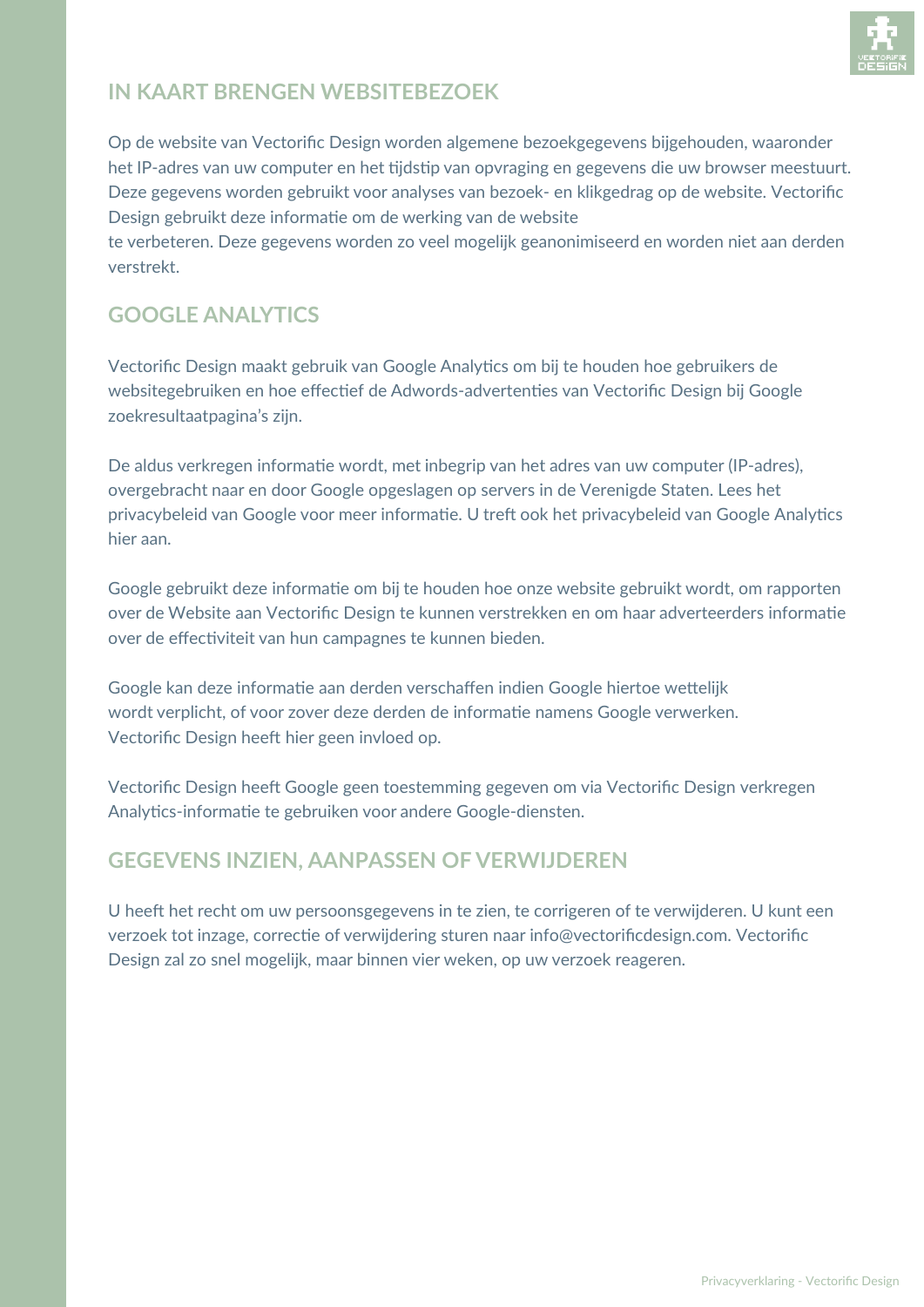

#### **BEVEILIGEN**

Vectorific Design neemt de bescherming van uw gegevens serieus en neemt passende maatregelen om misbruik, verlies, onbevoegde toegang, ongewenste openbaarmaking en ongeoorloofde wijziging tegen te gaan. De website van Vectorific Design maakt gebruik van een betrouwbaar SSL Certificaat om te borgen dat uw persoonsgegevens niet in verkeerde handen vallen.

Als u de indruk heeft dat uw gegevens niet goed beveiligd zijn of er aanwijzingen zijn van misbruik, of indien u meer informatie wenst over de beveiliging van door Vectorific Design verzamelde persoonsgegevens, neem dan contact met Vectorific Design op via info@vectorificdesign.com. www.vectorificdesign.com is een website van Vectorific Design. Vectorific Design is als volgt te bereiken:

Post- en vestigingsadres: Goudsesingel 274 A, 3011 KH Rotterdam

Inschrijvingsnummer handelsregister Kamer van Koophandel: 24468197

Telefoon: 06-39 789 705

E-mailadres: info@vectorificdesign.com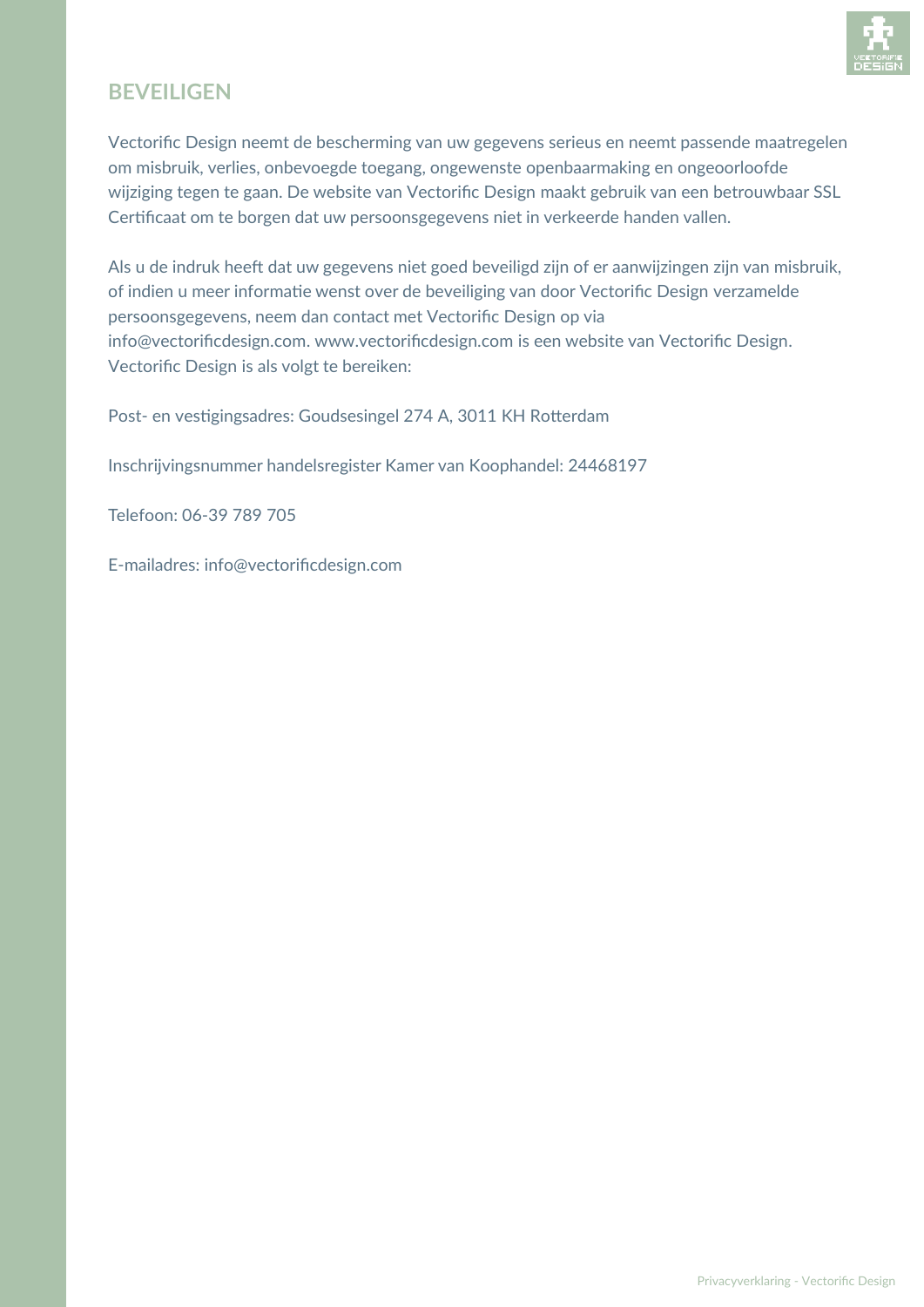

# PRIVACY POLICY

## **PERSONAL DATA THAT ARE PROCESSED**

Vectorific Design may process personal data about you, because you use the services of Vectorific Design services, and/or because you provide them to Vectorific Design yourself when completing a contact form on the website. Vectorific Design may process the following personal data:

- Your first and last name
- Your phone number
- Your email address
- Your IP address

#### **WHY VECTORIFIC DESIGN NEEDS DATA**

Vectorific Design processes your personal data to be able to contact you by telephone if you request this, and / or to contact you in writing (by e-mail and / or by post) if you are unable to be reached by telephone.

In addition, Vectorific Design may use your personal data in the context of the execution of an agreement concluded with you, usually consisting of legal services.

#### **HOW LONG VECTORIFIC DESIGN KEEPS DATA**

Vectorific Design does not keep your personal data longer than strictly necessary to fulfill the purposes for which your data is collected. Your data will not be kept longer than one year if there is no agreement with you.

#### **SHARING WITH OTHERS**

Vectorific Design only provides your personal data to third parties if this is necessary for the implementation of an agreement with you, or to meet a statutory obligation.

#### **MAPPING WEBSITE VISITS**

On the website of Vectorific Design general visit data is recorded, including the IP address of your computer and the time of request and data that your browser sends. These data are used for analysis of visit and click behavior on the website. Vector Design uses this information to improve the functioning of the website improve. This data is anonymized as much as possible and is not provided to third parties.